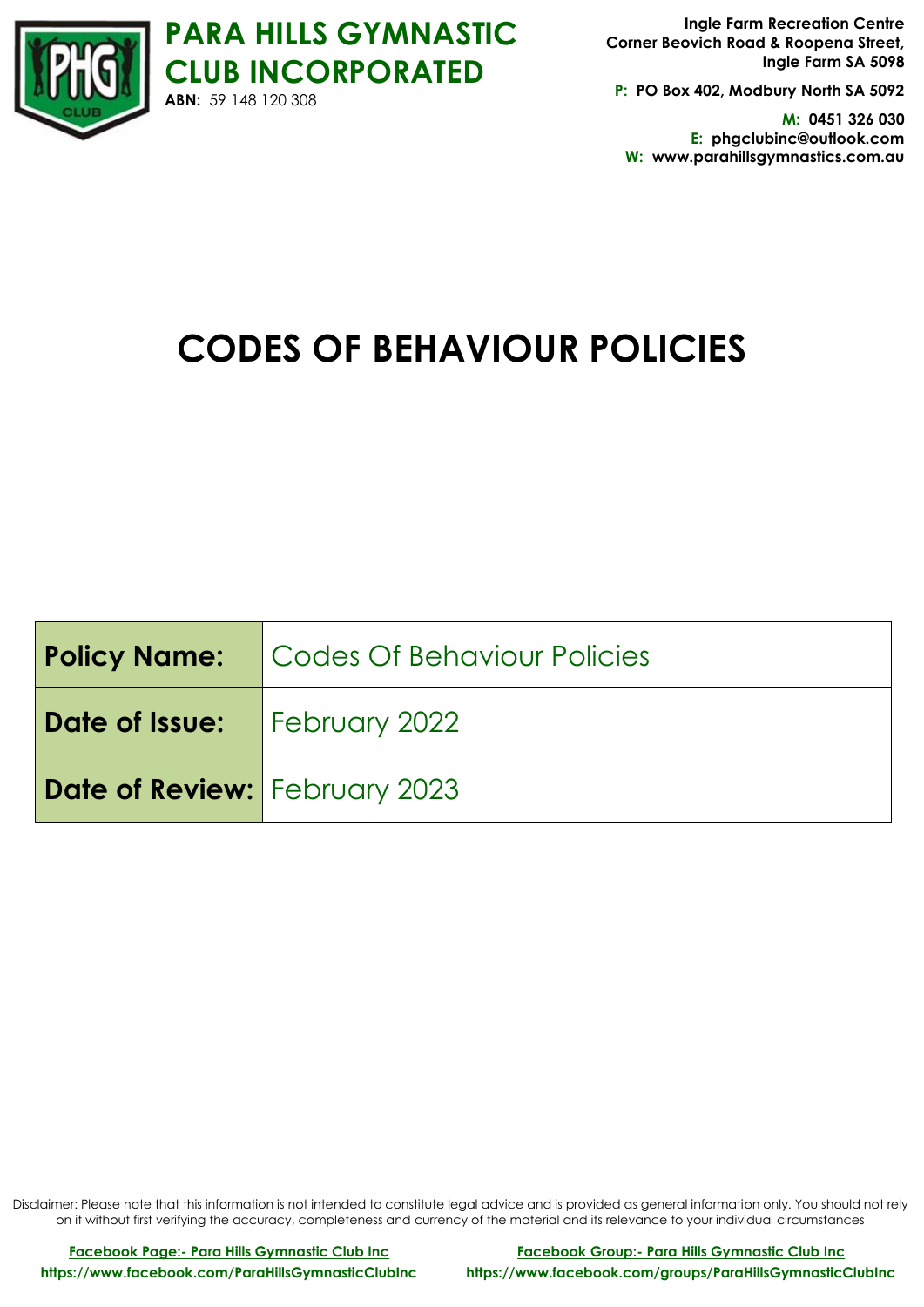**P: PO Box 402, Modbury North SA 5092**

**M: 0451 326 030 E: phgclubinc@outlook.com W: www.parahillsgymnastics.com.au**

# **TABLE OF CONTENTS**

| <b>ITEM</b><br>NO. | <b>CODES OF BEHAVIOUR POLICIES</b>                 | <b>PAGE</b><br>NO. |
|--------------------|----------------------------------------------------|--------------------|
| 1.                 | <b>TABLE OF CONTENTS</b>                           |                    |
| 2.                 | <b>GENERAL CODE OF BEHAVIOUR</b>                   |                    |
| 3.                 | <b>COACHES CODE OF ETHICS</b>                      | $3 - 5$            |
| 4.                 | <b>JUDGES CODE OF ETHICS</b>                       | $6 - 7$            |
| 5.                 | <b>PARTICIPANT CODE OF BEHAVIOUR</b>               | 8                  |
| 6.                 | <b>ADMINISTRATOR (Volunteer) CODE OF BEHAVIOUR</b> | 9                  |
| 7.                 | <b>PARENT/GUARDIAN CODE OF BEHAVIOUR</b>           | 10                 |
| 8.                 | <b>SPECTATOR CODE OF BEHAVIOUR</b>                 |                    |

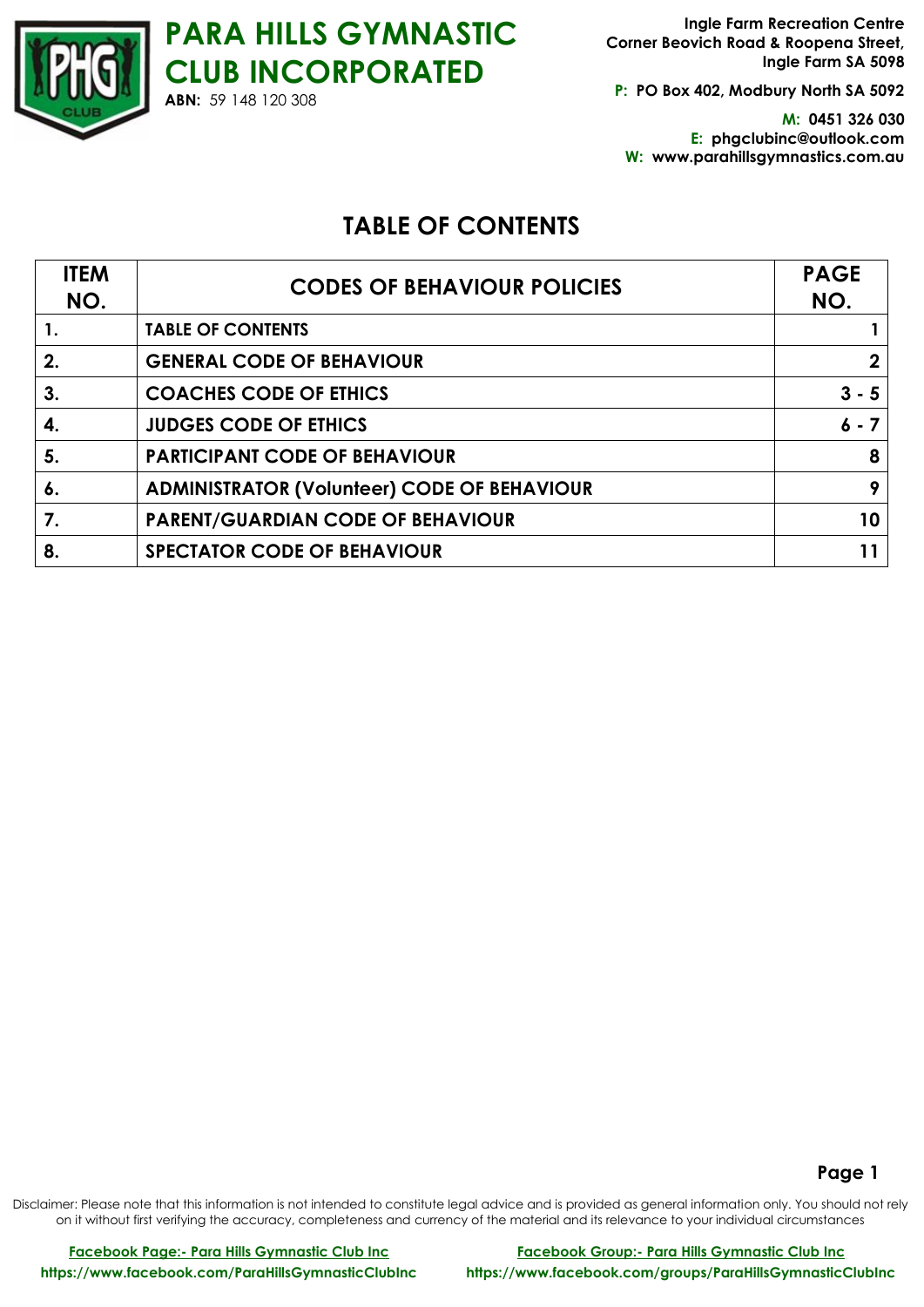

**P: PO Box 402, Modbury North SA 5092**

**M: 0451 326 030 E: phgclubinc@outlook.com W: www.parahillsgymnastics.com.au**

# **CODES OF BEHAVIOUR POLICIES**

# **GENERAL CODE OF BEHAVIOUR**

**ABN:** 59 148 120 308

As a member of GA, a member association, PHGC or at other affiliated clubs or a person required to comply with this Policy, you must meet the following requirements in regard to your conduct during any activity held or sanctioned by GA, a member association, PHGC or other affiliated clubs and in any role you hold within GA, a member association, PHGC or other affiliated clubs;

- Respect the rights, dignity and worth of others.
- Be fair, considerate and honest in all dealing with others.
- Be professional in, and accept responsibility for, your actions.
- Make a commitment to providing quality service.
- Be aware of, and maintain an uncompromising adhesion to GA standards, rules, regulations and policies.
- Operate within the rules of the sport including national and international guidelines which govern GA, the Member Associations, PHGC and other affiliated clubs.
- Do not use your involvement with GA, a member association, PHGC or other affiliated clubs to promote your own beliefs, behaviours or practices where these are inconsistent with those of GA, a member association, PHGC or other affiliated clubs.
- Demonstrate a high degree of individual responsibility especially when dealing with persons under 18 years of age, as your words and actions are an example.
- Avoid unaccompanied and unobserved activities with persons under 18 years of age, wherever possible.
- Refrain from any form of harassment of others.
- Refrain from any behaviour that may bring GA, a member association, PHGC or other affiliated clubs into disrepute.
- Provide a safe environment for the conduct of the activity.
- Show concern and caution towards others who may be sick or injured.
- Be a positive role model.
- Understand the repercussions if you breach, or are aware of any breaches of, this code of behaviour.

**Page 2**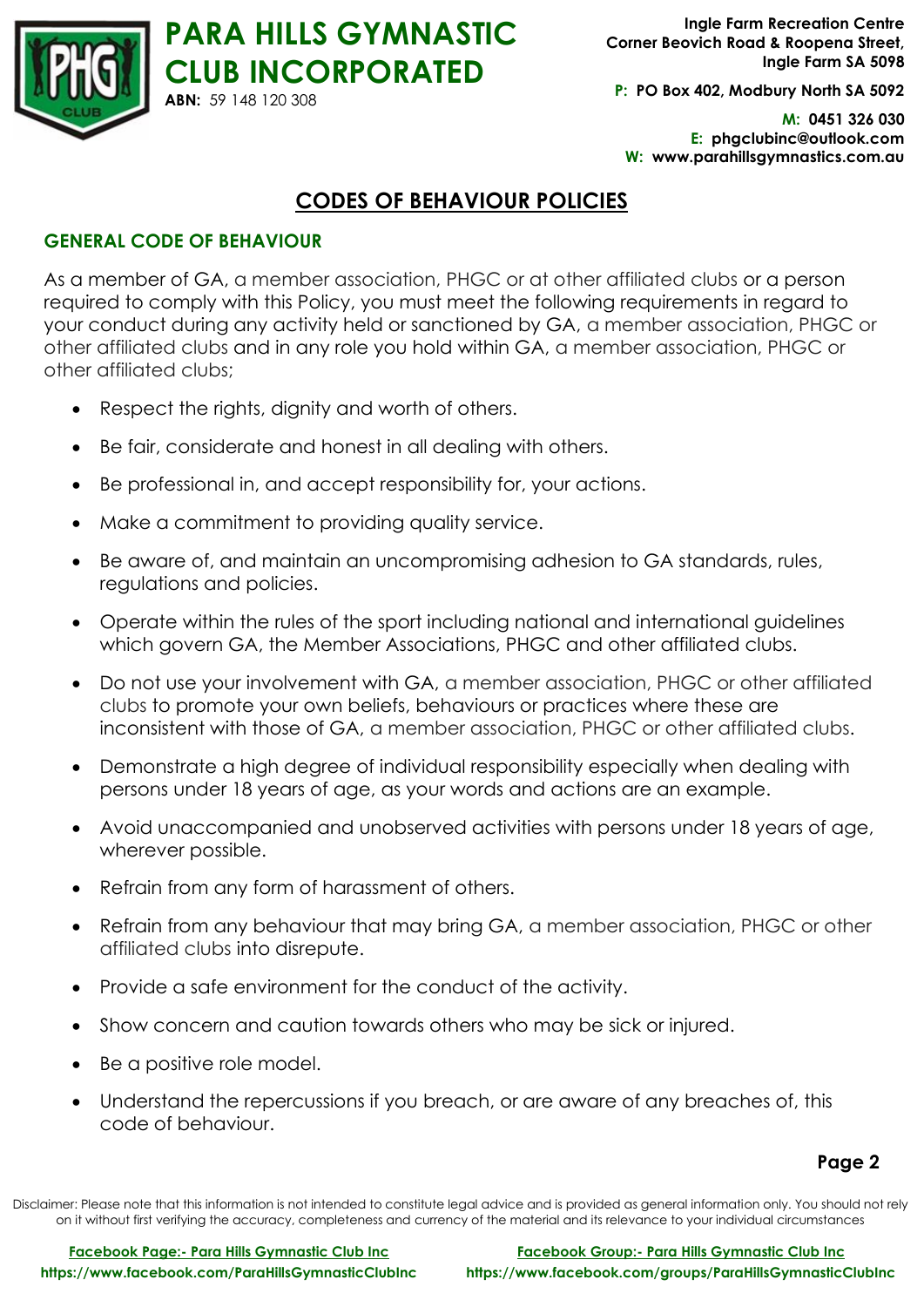

**P: PO Box 402, Modbury North SA 5092**

**M: 0451 326 030 E: phgclubinc@outlook.com W: www.parahillsgymnastics.com.au**

# **COACHES CODE OF ETHICS**

In addition to GA's General Code of Behaviour (Page 2), you must meet the following requirements in regard to your conduct during any activity held or sanctioned by GA, a member association, PHGC or other affiliated clubs and in your role as a coach appointed by GA, a member association, PHGC or other affiliated clubs:

#### **Abide by the rules of GA as set forth in its constitution and by-laws, governing member associations, PHGC and other affiliated clubs.**

- follow procedures for enforcement of the Code of Ethics;
- accept any judgments made; and
- use the established procedures for challenging a competitive result, contesting a team selection decision, complaining about the conduct of another member, or attempting to change policy of PHGC.

# **Direct your observations and recommendations regarding all aspects of gymnastics to the appropriate persons for the betterment of the sport.**

- be constructive with criticisms and direct comments and observations to the relevant individuals and organisations, to avoid gossip, innuendo and malicious comment; and
- respect the efforts of appointed and elected representatives

## **Represent yourself and your coaching status in an honest and professional manner, without bringing the coaching profession or PHGC into disrepute**

- use your accreditation status and Technical Membership of GA to represent your ability in an honest manner, not to gain unwarranted favours;
- be professional in and accept responsibility for your actions;
- extend professional courtesy to other coaches, athletes and their parents by keeping them informed in matters relevant to athlete's training programs;
- abide by and respect the regulations governing sport and the organisation and individuals administering those regulations;

## **Page 3**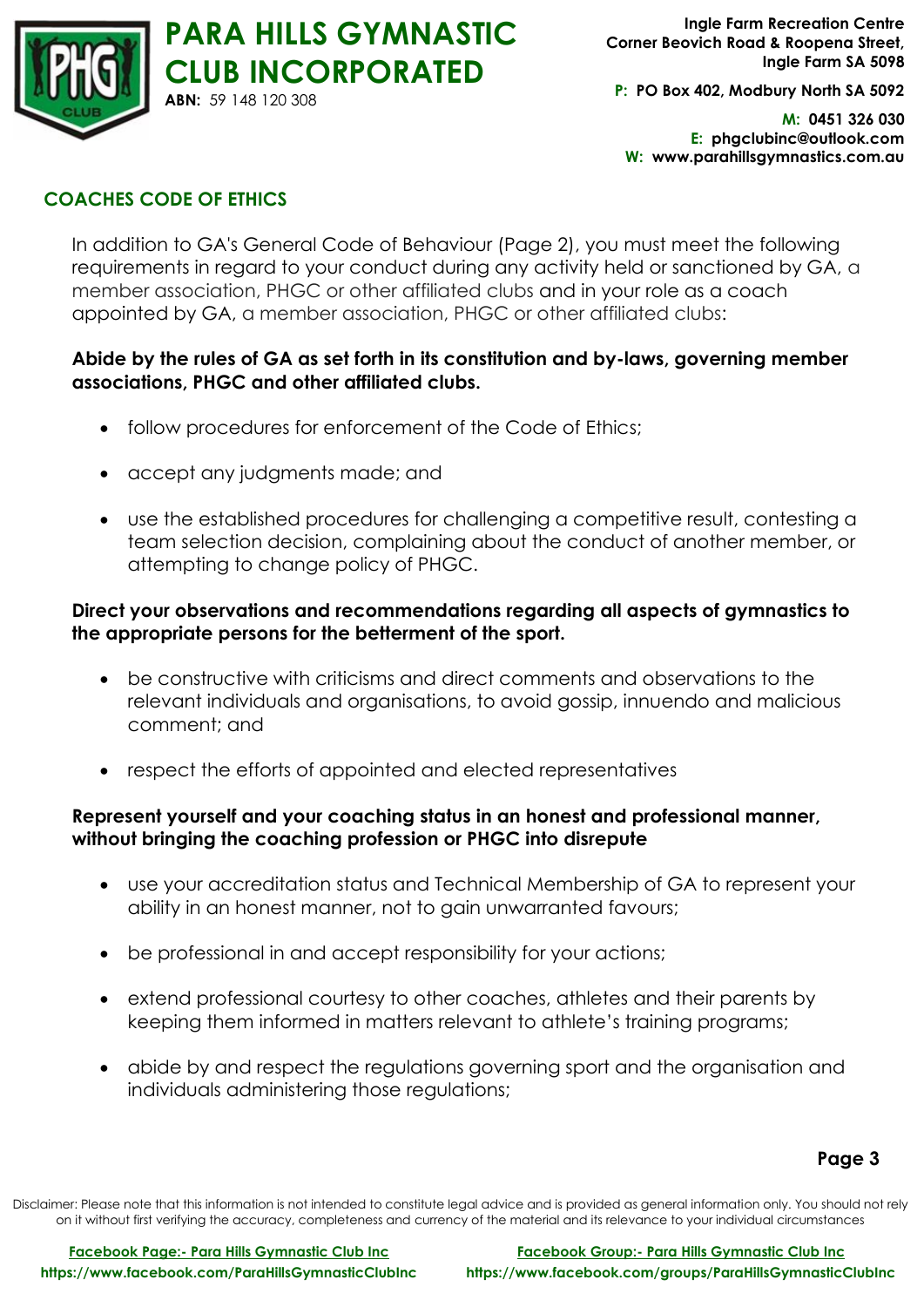

**P: PO Box 402, Modbury North SA 5092**

**M: 0451 326 030 E: phgclubinc@outlook.com W: www.parahillsgymnastics.com.au**

- be a role model for your sport and the athletes; and
- respect the rights, dignity and worth or every human being within the conduct of your involvement in gymnastics

#### **Exercise a standard of care consistent with your competence and obligations as a coach**

- show concern for the health, safety and welfare of athletes and colleagues;
- coach within the limits of your competence as a coach;
- follow PHGC safety guidelines in respect of the duty of care owed to the athlete;
- provide planned and sequential training programs based on the individual developmental needs of athletes;
- modify the training program for injured athletes based on appropriate medical advice when required; and
- provide a safe environment for participants in training and competition

#### **Provide a quality service to your athletes and to the sport**

- maintain or improve your current National Coaching Accreditation scheme accreditation;
- seek continual improvement through performance appraisal and ongoing coach education;
- honour the responsibilities given to a coach by keeping all relevant qualifications up to date; and
- work to ensure athletes' time spent with you is a positive experience

#### **Promote and assist in the development of the coaching profession**

- assist others to develop good attitudes, skills and knowledge relating to the sport; and
- promote and assist in the education of other coaches

#### **Page 4**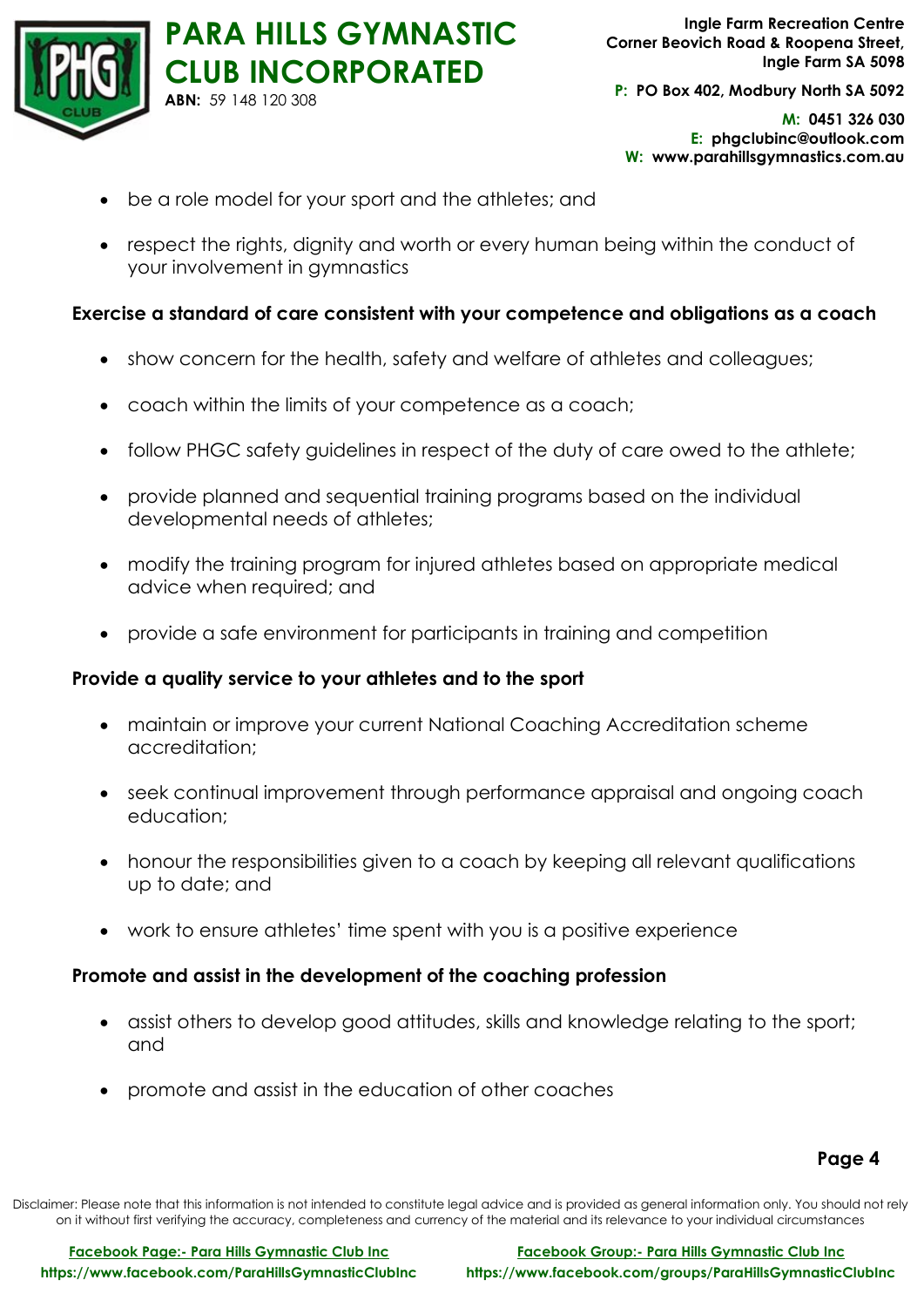

**P: PO Box 402, Modbury North SA 5092**

**M: 0451 326 030 E: phgclubinc@outlook.com W: www.parahillsgymnastics.com.au**

# **Put athletes' welfare first; making decisions based on the best interests of your athletes' sporting, education and vocational careers**

- acknowledge the individual talents and potential of athletes; and
- maintain a balanced emphasis of sporting involvement within educational and career objectives

## **Show leadership, and support efforts to remove the abuse of drugs in sport**

- abide by the regulations of the relevant national and international sporting and government bodies; and
- respect the health and dignity of athletes to compete on the basis of their abilities; within the rules of the sport of gymnastics

# **Encourage, by example, the removal of any form of personal abuse or inappropriate discrimination**

- refrain from verbal, physical or emotional abuse;
- refrain from any form of sexual harassment towards athletes and colleagues;
- refrain from using the influence of a coaching position to encourage inappropriate intimacy between coach and athlete;
- refrain from any discriminatory practices on the basis of race, religion, ethnic background, or special ability/disability of athletes; and
- be alert to any forms of abuse towards your athletes from other sources whilst they are in your care

# **Ensure physical contact with athletes is appropriate and necessary for the athletes' skill development**

- ensure spotting methods and philosophy are consistent with established gymnastics principles; and
- ensure spotting is used only to facilitate learning or safe performance

## **Page 5**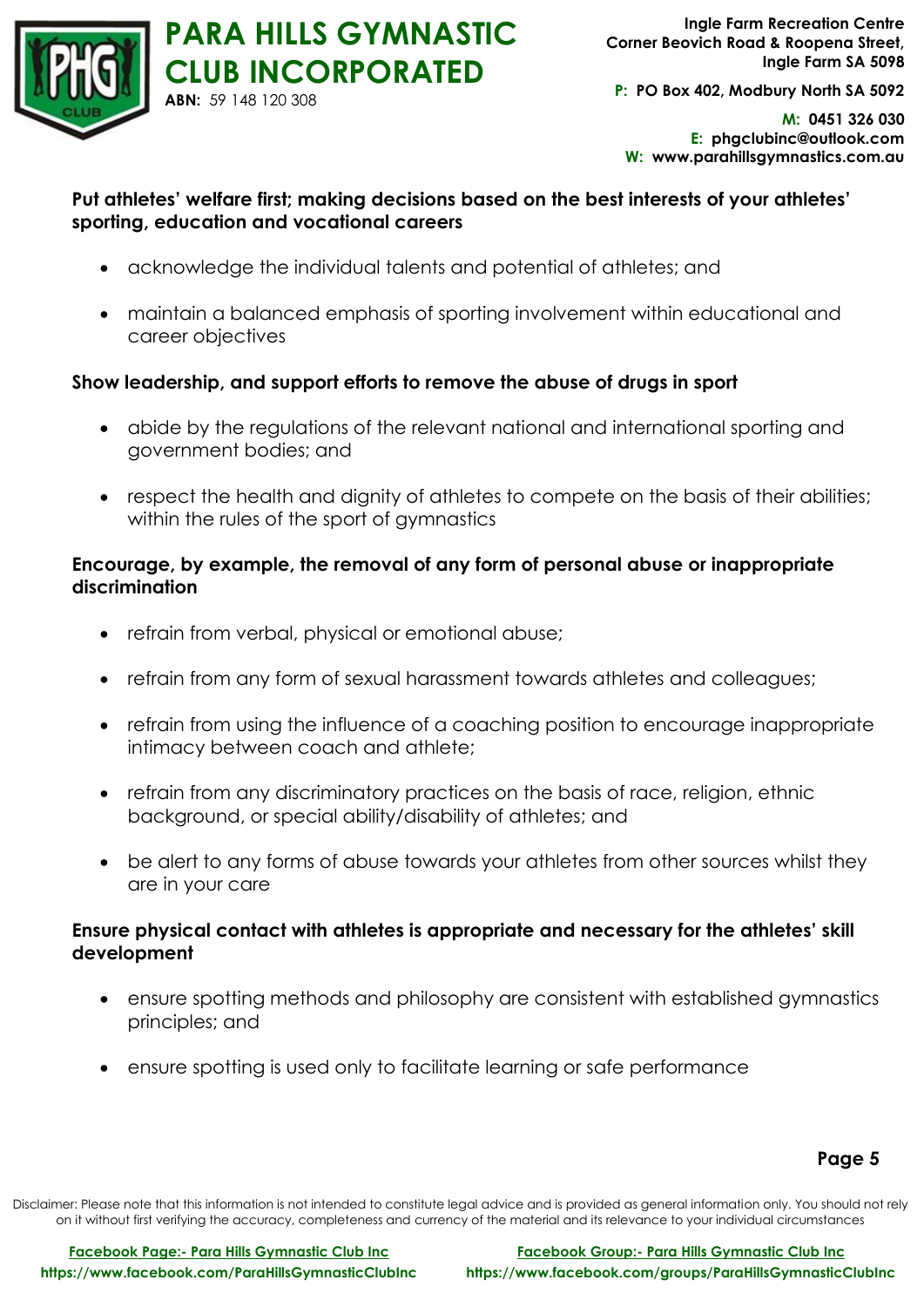

**P: PO Box 402, Modbury North SA 5092**

**M: 0451 326 030 E: phgclubinc@outlook.com W: www.parahillsgymnastics.com.au**

# **JUDGES CODE OF ETHICS**

In addition to GA's General Code of Behaviour (Page 2), you must meet the following requirements in regard to your conduct during any activity held or sanctioned by GA, a member association, PHGC or other affiliated clubs and in your role as an official appointed by GA, a member association, PHGC or other affiliated clubs:

In order to present a professional image and to judge objectively and accurately, all judges should:

#### **In General:**

- understand and abide by the Judge's Oath;
- be fully conversant with the International Gymnastics Federation Code of Points and/or any other published rules and regulations pertaining to the standard of gymnastics being judged;
- actively maintain technical knowledge through ongoing review of the Code of Points, technical publications, videos and gym floor participation;
- attend all pre-competition judge's meetings;
- dress in a tidy fashion benefiting the status and image of a judge;
- be punctual for all official events;
- avoid the use of derogatory language; and
- be prepared to counsel athletes and coaches regarding the athlete's performance after competitions

## **When travelling with a team:**

- report any significant outcomes from the pre-competition meetings to the team coach;
- be available to attend training sessions to advise on judging matters;
- emphasise the spirit of the sport rather than the errors;
- compliment and encourage all competitors;

**Page 6**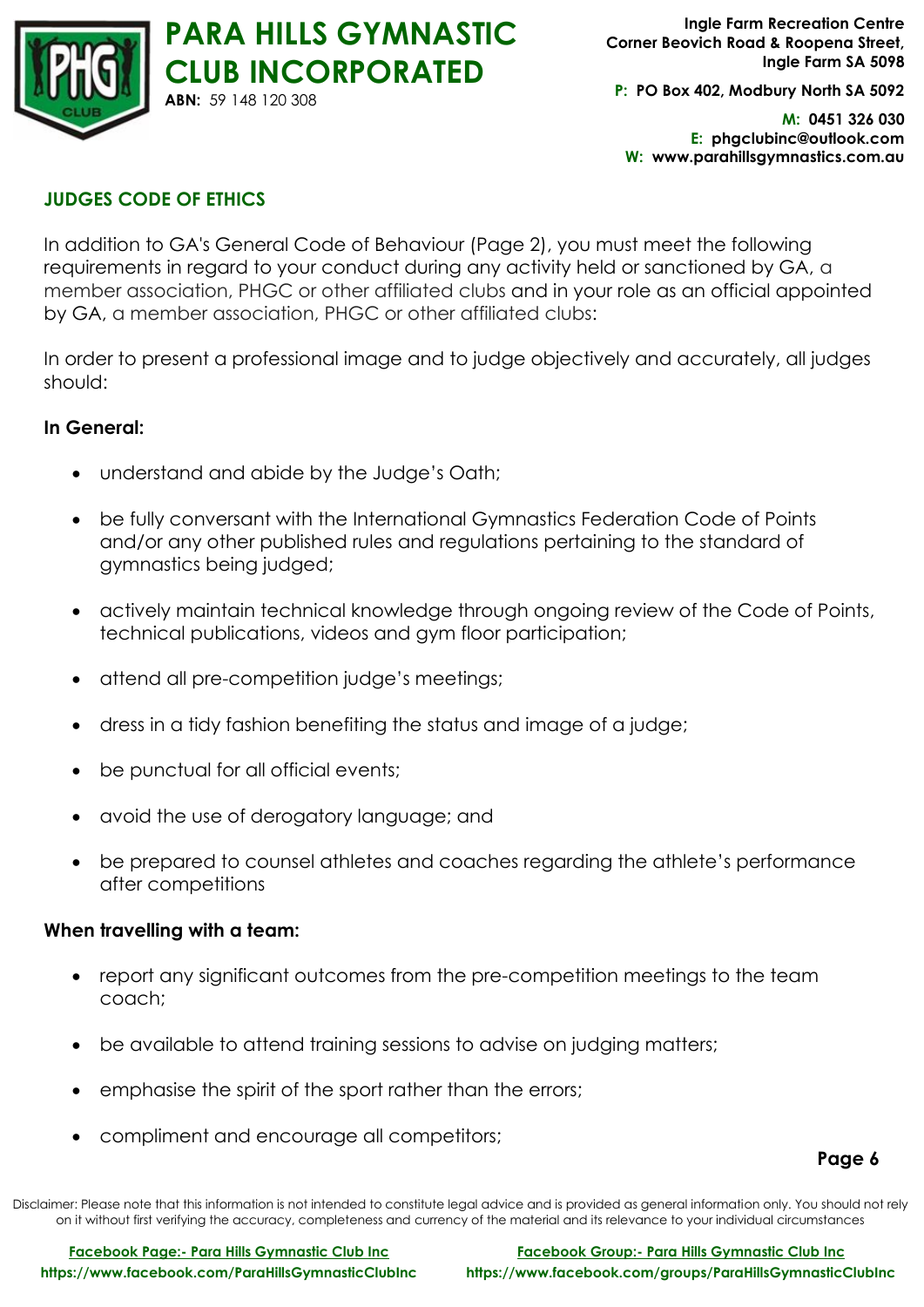

**P: PO Box 402, Modbury North SA 5092**

**M: 0451 326 030 E: phgclubinc@outlook.com W: www.parahillsgymnastics.com.au**

- be accountable for one's own judging performance; and
- be a current Technical Member of GA/State Association.

#### **At competitions:**

- dress in the standard judge's uniform for competition;
- be prepared for the competition by having all personal judging equipment and accessories readily available and by being conversant with the apparatus and exercises;
- be co-operative with competition organisers, floor managers, announcers and head judges;
- be quick and accurate in determining scores;
- be co-operative in judges' conferences and assist the head judge to arrive at the final score;
- be prepared to justify scores in a judge's conference; and
- be consistent, objective and courteous at all times

#### **Page 7**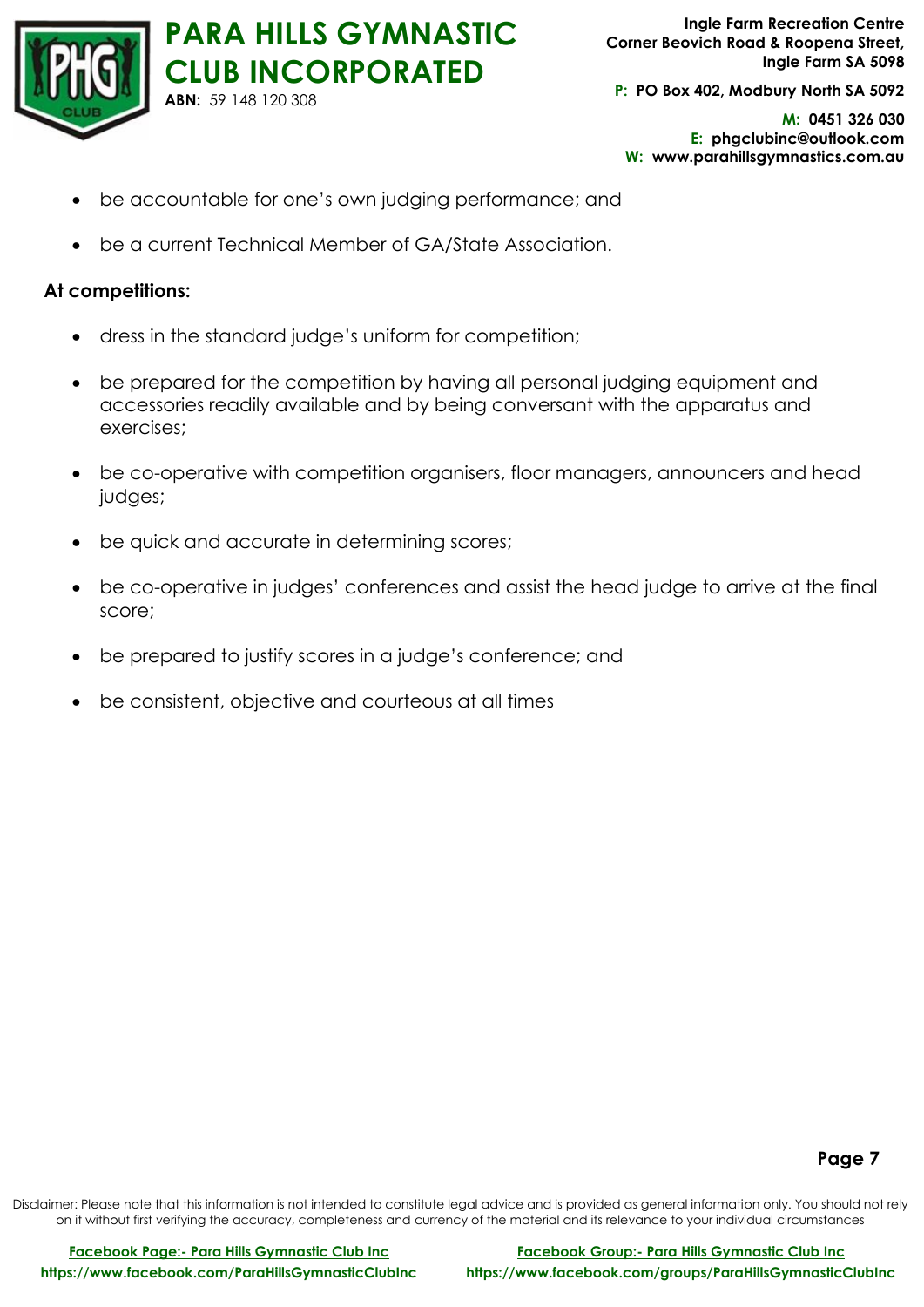

**P: PO Box 402, Modbury North SA 5092**

**M: 0451 326 030 E: phgclubinc@outlook.com W: www.parahillsgymnastics.com.au**

#### **PARTICIPANT CODE OF BEHAVIOUR**

In addition to GA's General Code of Behaviour (Page 2), you must meet the following requirements in regard to your conduct during any activity held or sanctioned by GA, a member association, PHGC or other affiliated clubs and in your role as a participant in any activity held by or under the auspices of GA, a member association, PHGC or other affiliated clubs:

- Respect the rights, dignity and worth of fellow participants, coaches, officials and spectators.
- Do not tolerate acts of aggression.
- Respect the talent, potential and development of fellow participants and competitors.
- Care for and respect the equipment provided to you as part of your program.
- Be frank and honest with your coach concerning illness and injury and your ability to train fully within the program requirements.
- At all times avoid intimate relationships with your coach.
- Conduct yourself in a professional manner relating to language, temper and punctuality.
- Maintain high personal behaviour standards at all times.
- Abide by the rules and respect the decision of the official, making all appeals through the formal process and respecting the final decision.
- Be honest in your attitude and preparation to training. Work equally hard for yourself and your team.
- Cooperate with coaches and staff in the development of programs to adequately prepare you for competition at the highest level.

#### **Page 8**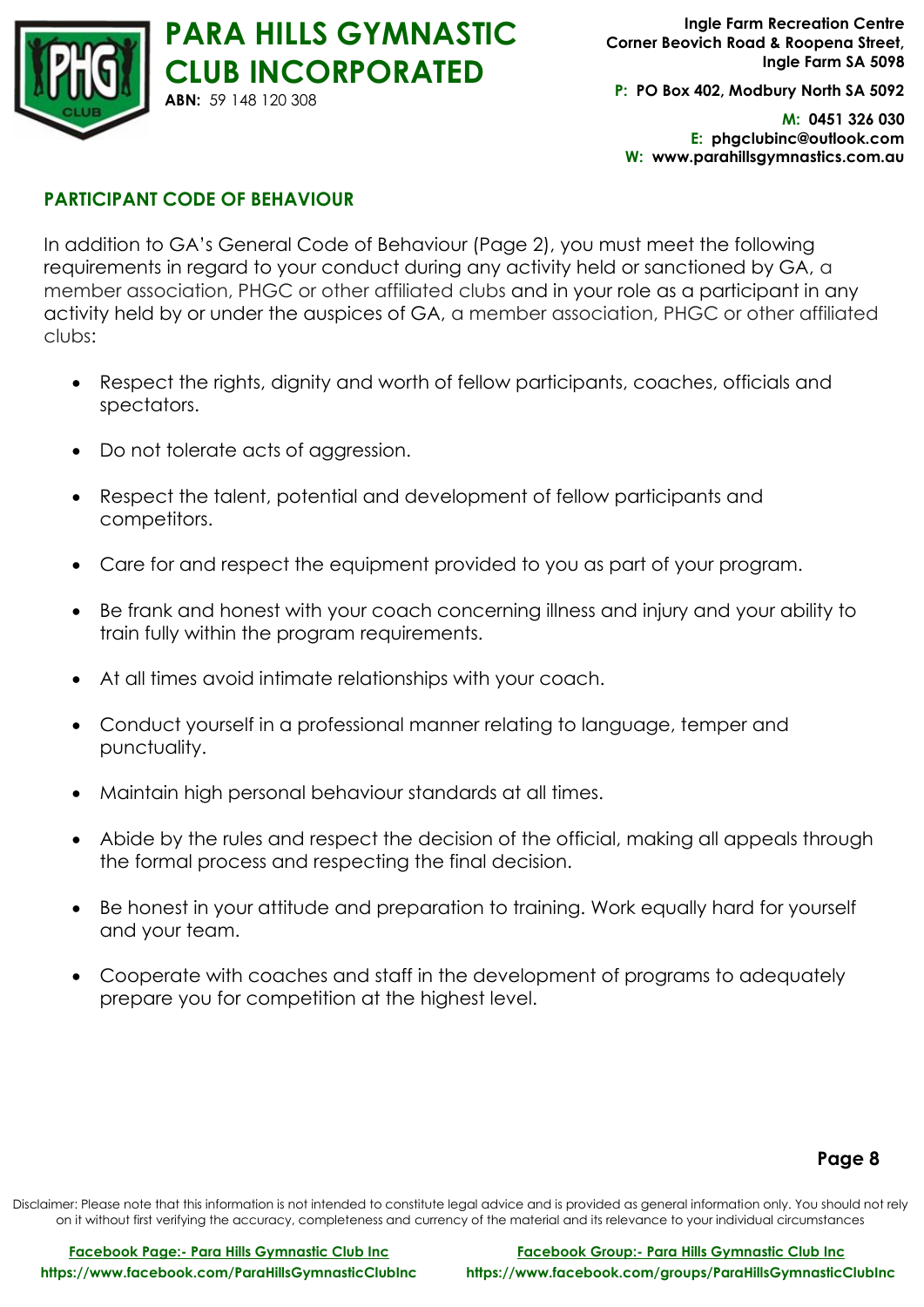

**P: PO Box 402, Modbury North SA 5092**

**M: 0451 326 030 E: phgclubinc@outlook.com W: www.parahillsgymnastics.com.au**

# **ADMINISTRATOR (VOLUNTEER) CODE OF BEHAVIOUR**

In addition to GA's General Code of Behaviour (Page 2), you must meet the following requirements in regard to your conduct during any activity held by or under the auspices of GA, a member association, PHGC or other affiliated clubs and in your role as an administrator of GA, a member association, PHGC or other affiliated clubs:

- Involve people in planning, leadership, evaluation and decision making.
- Give all people equal opportunities to participate.
- Create pathways for people to participate in sport, not just as an athlete but as a coach, judge, administrator, etc.
- Ensure that rules, equipment, length of games and training schedules are modified to suit the age, ability and maturity level of participants.
- Provide quality supervision and instruction for junior participants.
- Remember that people participate for their enjoyment and benefit. Do not overemphasise awards.
- Help coaches and officials highlight appropriate behaviour and skill development, and help improve the standards of coaching and judging.
- Ensure that all involved in the sport emphasises fair play, not winning at all costs.
- Remember, you set an example. Your behaviour and comments should be positive and supportive.
- Support implementation of all policies of GA, the State Association and the club.
- Make it clear that any abuse is unacceptable and will result in disciplinary action.
- Respect the rights, dignity and worth of every person regardless of their gender, ability, cultural background or religion

#### **Page 9**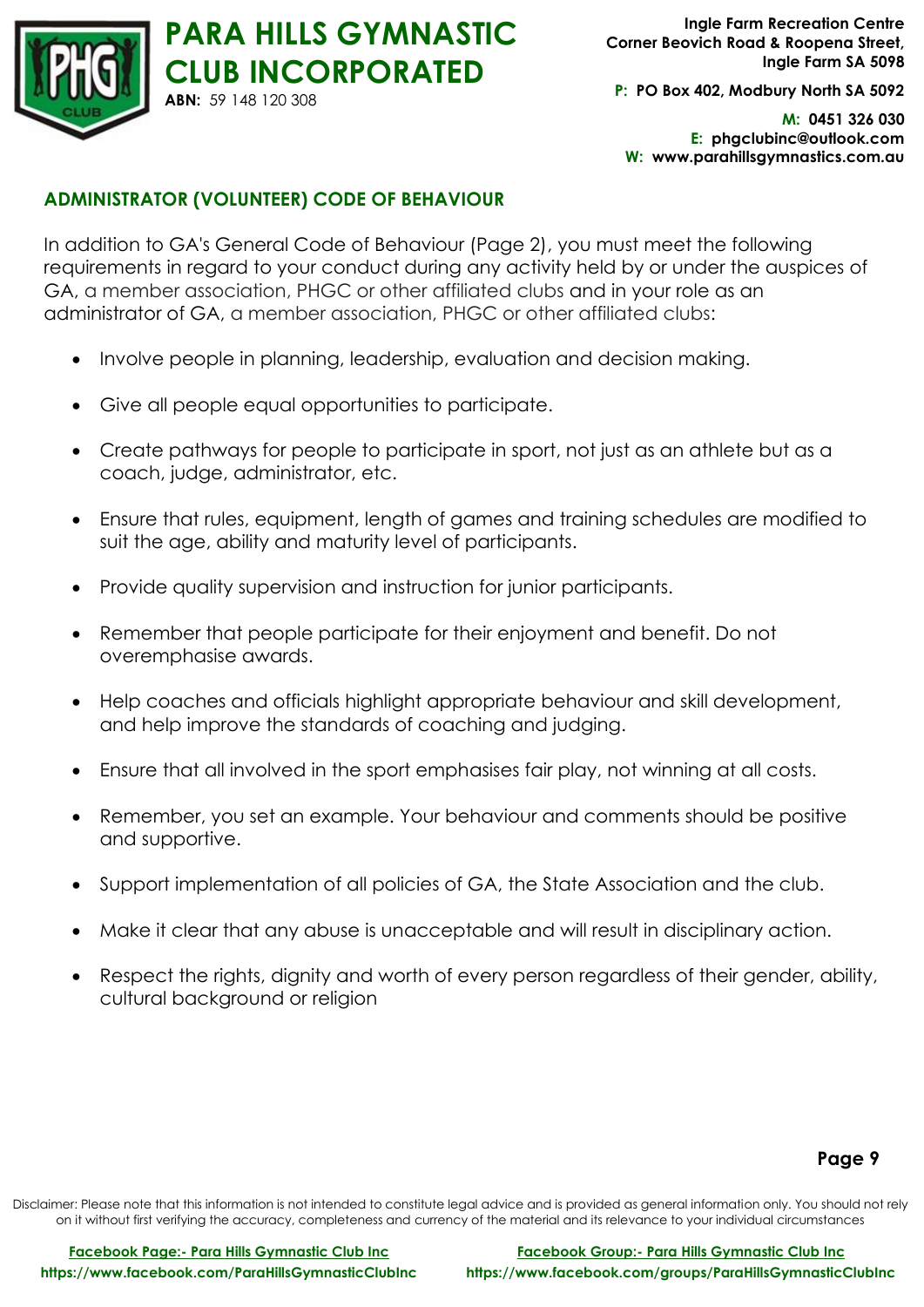

**P: PO Box 402, Modbury North SA 5092**

**M: 0451 326 030 E: phgclubinc@outlook.com W: www.parahillsgymnastics.com.au**

#### **PARENT/GUARDIAN CODE OF BEHAVIOUR**

As a parent of a participant in any activity held by or under the auspices of GA, a member association, PHGC or other affiliated clubs, you must meet the following requirements in regard to your conduct during any such activity or event:

- Respect the rights, dignity and worth of others, regardless of their gender, ability, cultural background or religion.
- Remember that your child participates in sport for their own enjoyment, not yours.
- Focus on your child's efforts and performance rather than winning or losing.
- Never ridicule or yell at your child and other children for making a mistake or losing a competition.
- Show appreciation for good performance by all participants (including opposing participants).
- Show appreciation for volunteers, coaches, judges and administrators.
- Demonstrate a high degree of individual responsibility especially when dealing with or in the vicinity of persons under 18 years of age, as your words and actions are an example.
- Respect officials' decisions and teach children to do likewise.
- Do not physically or verbally abuse or harass anyone associated with the sport (participant, coach, judge, etc).
- Be a positive role model.
- Allow fellow parents the respect they deserve in their viewing or involvement in their child's participation.
- Be aware of the repercussions that any breaches of this code of behaviour may incur.

#### **Page 10**